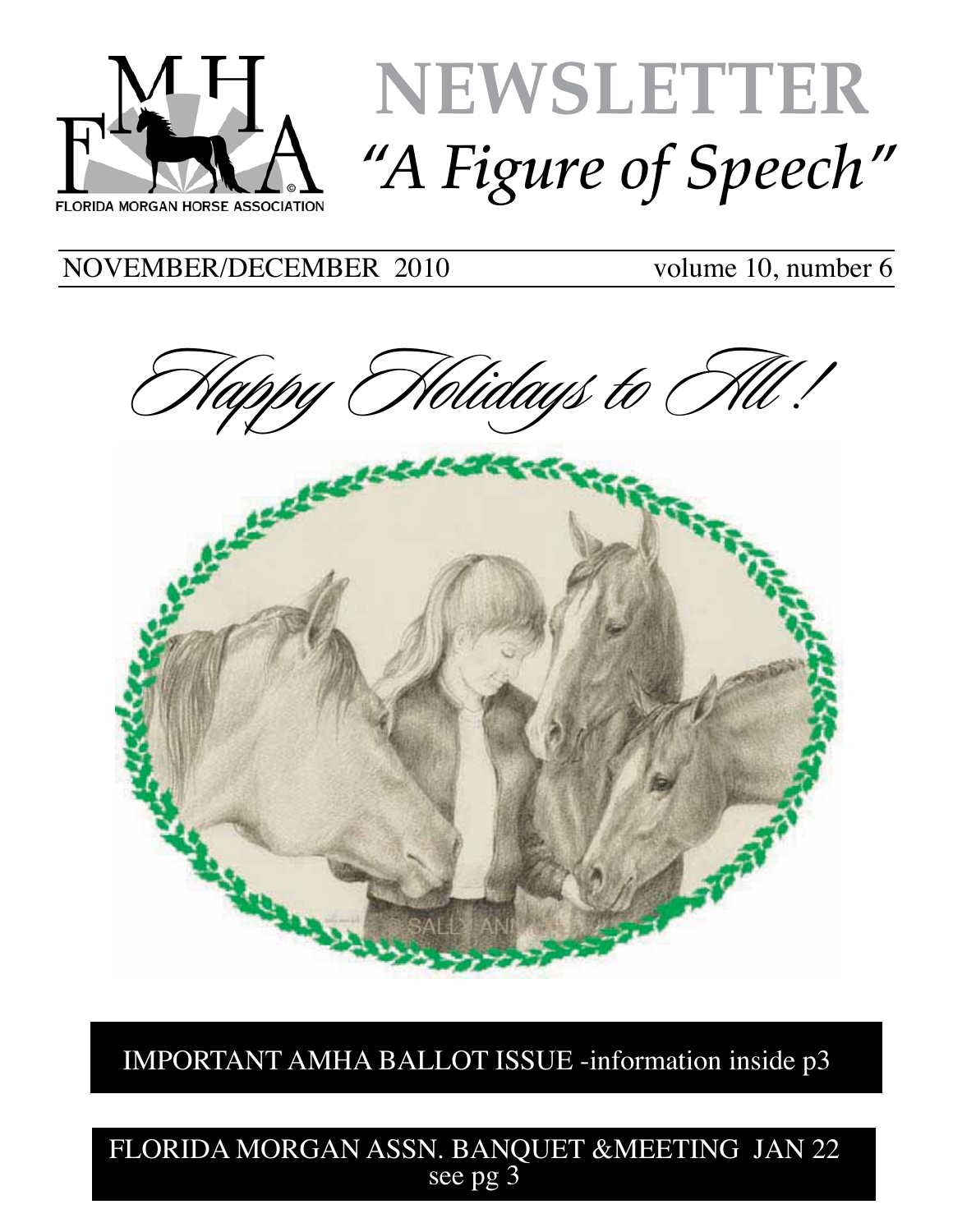# FLORIDA MORGAN HORSE ASSOCIATION

*President* Rick Davis...................727-421-2387 4005 57th Street E Palmetto, FL 34221 rndhorsetrainer@verizon.net

*Vice President - Central* Les Conklin.................727-443-2561

*Vice President - North* Margaret Karrh............407-426-8335 mmkarrh@windstream.net

*Vice President - South* Lark Henry..................239-592-1033

*Secretary/Treasurer* Jane Brown.................727-954-4874 5890 38th Ave N St Petersburg, FL 33710 amzmorgans@tampabay.rr.com

*Director at large* Kathleen Gatien...........904-284-1419

*AMHA Region 4 Director* Patricia West....770-883-8151

# FMHA WEB SITE: www.fmha.net

| <b>North Region</b>           |
|-------------------------------|
| Alicia Davis352-472-6727      |
| raindropfarm@aol.com          |
| Sally Ann Lyle352-401-0252    |
| sal4art@embarqmail.com        |
| Karen Wolfsheimer225-767-9615 |
| kwolfsheimer@cox.net          |
| Nina Spencer352-591-0910      |
| ninaespencer@aol.com          |
| Central Region                |
| Martha Stein813-818-4547      |
| ms4547@verizon.net            |
| Janice Scotto727-638-7795     |
| jscotto@tampabay.rr.com       |
| Valerie Seimer813-926-1978    |
| Glenn Winograd813-852-2171    |
| ahorseor $2@$ msn.com         |
| <b>South Region</b>           |
| Lark Henry239-592-1033        |
| Tom Johnson772-812-9729       |
| tomj772@aol.com               |
| Beverly Skovgaard772-589-0807 |

## OFFICERS DIRECTORS DIRECTORS CHAIRMEN & COORDINATORS

*Citrus Cup Chair* Alicia Davis...............352-472-6727 raindropfarm@aol.com

*High Point Coordinators* Martha Stein ................813-818-4547 ms4547@verizon.net Anne Winograd ...........813-960-2434 ahorseor2@msn.com *Membership Coordinator* Ann Smith..................352-351-1082 asmith8889@earthlink.net

*Newsletter Editor* Sally Ann Lyle............352-401-0252 sal4art@embarqmail.com

*Summer's End Show Chair* Glenn Winograd.........813-852-2171 ahorseor2@msn.com

*Web Site Coordinator*

Anne Winograd.........813-960-2434 ahorseor2@msn.com

*Region 4 Youth Vice President* Spencer-Shelby Conklin dsc43@gte.net

| □ Individual - \$25 = Elemily or Farm - \$35<br>Mail to: Ann Smith PO Box 1477, Anthony, Fl 32617                                                                                                   |  |
|-----------------------------------------------------------------------------------------------------------------------------------------------------------------------------------------------------|--|
| Newsletter Issue deadlines: 7th of the month February, April, June, August, October, December                                                                                                       |  |
| NEWSLETTER ADVERTISING RATES                                                                                                                                                                        |  |
| Business Card ad (1 year)\$35 Full page, per issue\$50 Half Page, per issue\$35                                                                                                                     |  |
| ClassifiedFMHA member - free<br>non-member, per word/per issue\$0.20<br>Ads must be recieved 20 days before issue deadline. Send copy and payment to Newsletter editor. Make checks payable to FMHA |  |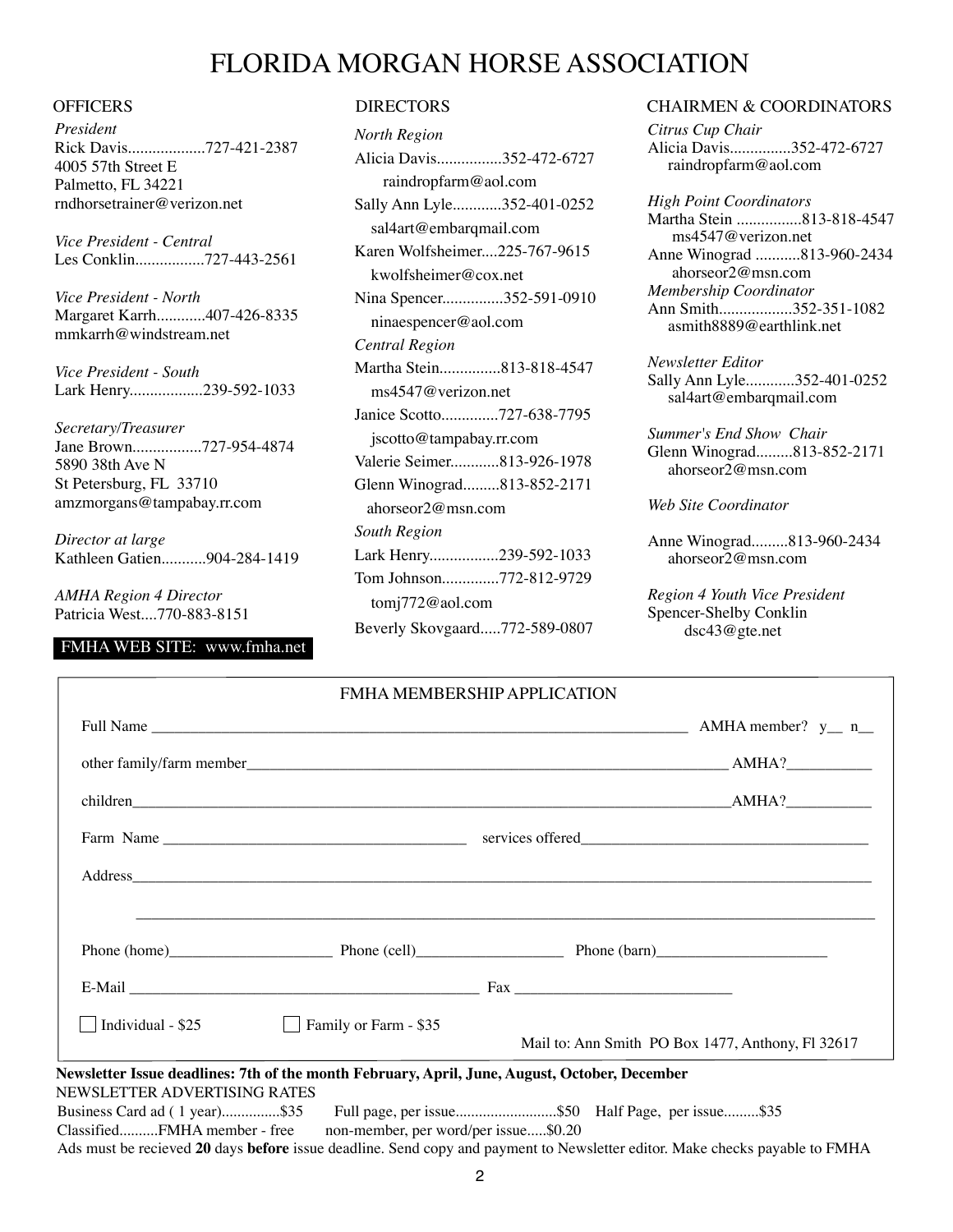# DON'T MISS FMHA TOUR OF EQUINE REHAB CENTER Jan 22

On Banquet day Jan 22, members are invited to sign up for a free tour of The Sanctuary in Ocala. They offer state of the art therapies for horses and dogs including Hyperbaric chamber, water treadmill, swim pool and other exciting treatment options.

There will be two tours only and limited to 20 in each tour. First tour is at 11am and Second tour is at 1:00pm .Contact Rick Davis by phone or email to register 727-421-2387 FIRST COME FIRST REGISTERED. Sanctuary is west from I-75 on Hwy 27 [6.5] miles on the NW corner of Hwy 27 & Hwy 225 [just past Plumley Farm] go right onto 225 to entrance. Do not be confused and turn on 225 A !!! Address is 5590 NW HWY 225 Ocala Florida - check their web site for more info. www.sanctuaryequinerehab.com

# **FMHA BANQUET AND ANNUAL MEETING Saturday January 22, 2011 5:30 pm Ocala Hilton Hotel**

# *RESERVATION FORM ON INSERT IN THIS ISSUE*

# NOMINATING COMMITTEE REPORT

The following nominees are submitted by the Nominating Committee for voting at the Annual **Meeting** 

The following Directors will all serve a two-year term: South Region (Directors) – Beverly Skovgaard

Central Region (Director) – Glenn Winograd, Valarie Siemer

North Region (Directors) – Alicia Davis *ADDITIONAL NOMINATIONS MAY BE MADE FROM THE FLOOR PRIOR TO VOTING.*

# PROPOSED AMMENDMENT

During the Annual meeting, members will be asked to vote on a change to the current by-laws, revising the current requirement to elect Vice Presidents from each of 3 Regions.

Changes in the numbers and location of members in more recent times have made this requirement difficult to comply with.

A copy of proposed change is printed on page 7 in this newsletter.

# **AMHA MEMBERS-IMPORTANT!**

You will soon receive your ballot for the 2011 election. This year, as an effort to resolve the ongoing lawsuits the Association has agreed to include a proposed reorganization proposition by the plaintiffs. This is known as "Proposition 3". Among the requirements would be: •candidate for the AMHA board must declare whether he/she is a "show" member or "utility/sport/enjoyment" member

•50% of the candidates must be "show" and 50% "utility/sport/enjoyment"

•All Regional representation is eliminated •Board is reduced from 17 to 11 positions. "The AMHA Board of Directors is opposed to this proposal because we feel that it does not enable all geographic areas to be represented. This proposal also does not allow members to elect the representative of their choice due to the imposed "show" and "utility/ sport/ enjoyment" equal distribution requirement. Further, this could enable candidates with fewer votes to be placed on the Board over candidates with higher votes. There are many other reasons that we feel that this is not in AMHA's best interest, including the belief that we are "one breed" regardless of the way we use our horses therefore this proposal would further divide the membership. We urge you to carefully weigh this proposal and vote NO to item 3."

**Clearly this has HUGE implications for AMHA. More than ever before, it is vital that every member take the time to consider effect it will have and SEND IN YOUR BALLOT!**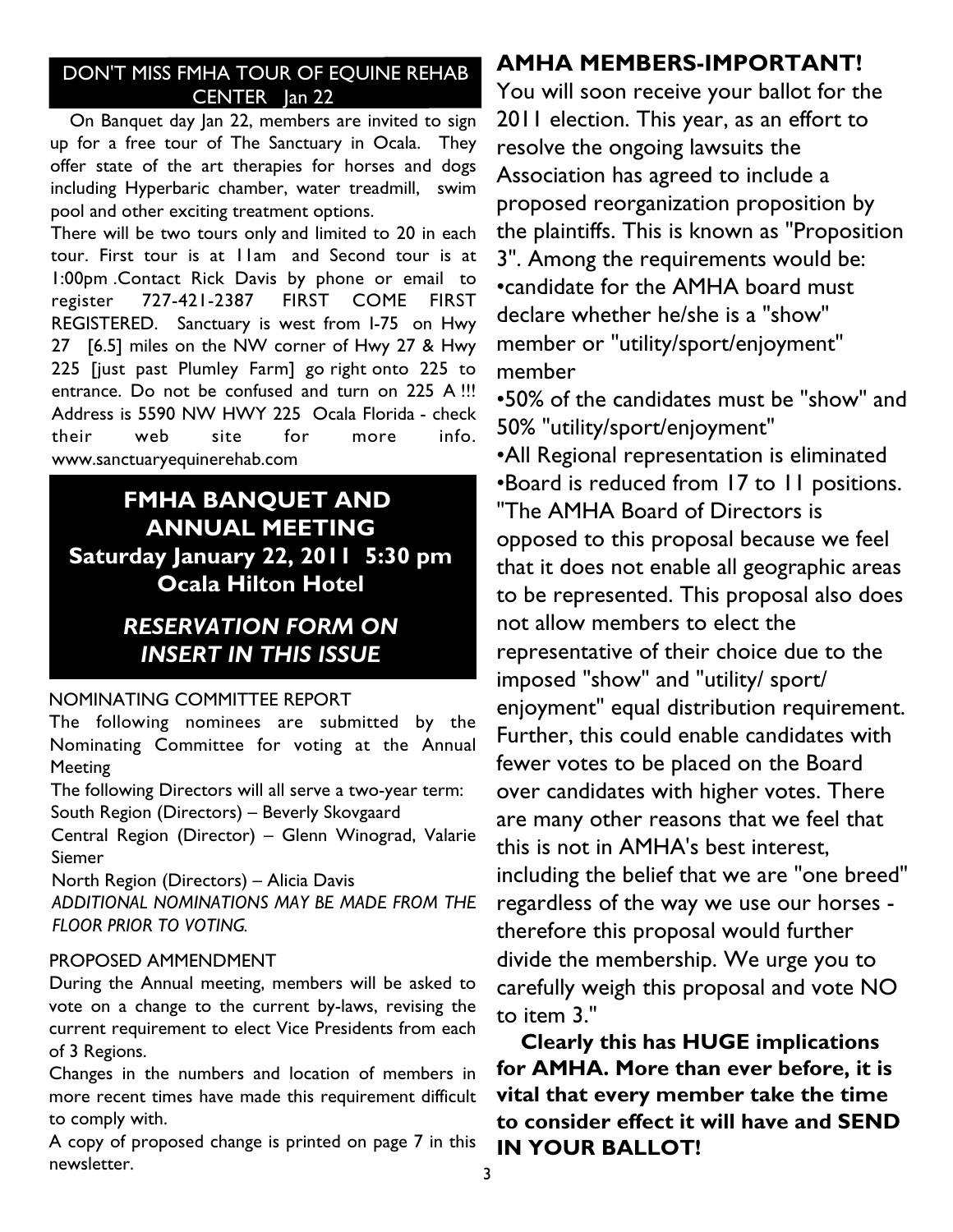# HARVEST DAYS SHOW-Wraps up 2010



McKenzie and Prince at the Harvest Days Horse Show

# MCKENZIE WUNDERLE

The 2010 Harvest Days horse show marks the last showing of McKenzie G. Wunderle in the walk/trot class for 11 year old and under. McKenzie will be riding in the walk, trot, canter youth division for the Morgan horse show year of 2011'. As the Harvest Days horse show marks the last show for the Morgan horse show year, McKenzie's new show series competitions has just begun. McKenzie is a member of an Interscholastic Equestrian Association (IEA) riding team out of Odessa Florida. The team will compete throughout Florida riding Hunter on the flat and jumping. This team riding venture will provide McKenzie with canter experience as well as jumping experiences too. The most exciting aspect of this new venture is that; McKenzie could earn college scholarships for her and the team members too. *Jim Wunderle*





Jenn Scotto

Westen Scotto



Dani Lail and RWF Titletown

# FMHA MEMBERS SHINE AT GRAND NATIONAL



Florida folks made their usual good showing in Oklahoma this October. On top of many nice class placements that came home to the Sunshine State, these members won the high honers in Grand National and World Championships:

WC ENG PL 3-YR & Futurity RCV PATENT PENDING, Kathleen S Gatien

GN PARK HARNESS JR EXH 15 & UNDER & res WC Jr Ex CELEBRITY MARQUEE, Nicola Varveris

WC WEST PL LADIES

CHERRYDALE MELANIA, Stoney Point Farm (sorry if any others were missed)

Also, the cover of this year's program featured the artwork of FMHA member, Sally Ann Lyle. It was an illustration of a western pleasure horse in salute to the heritage of the show's host city.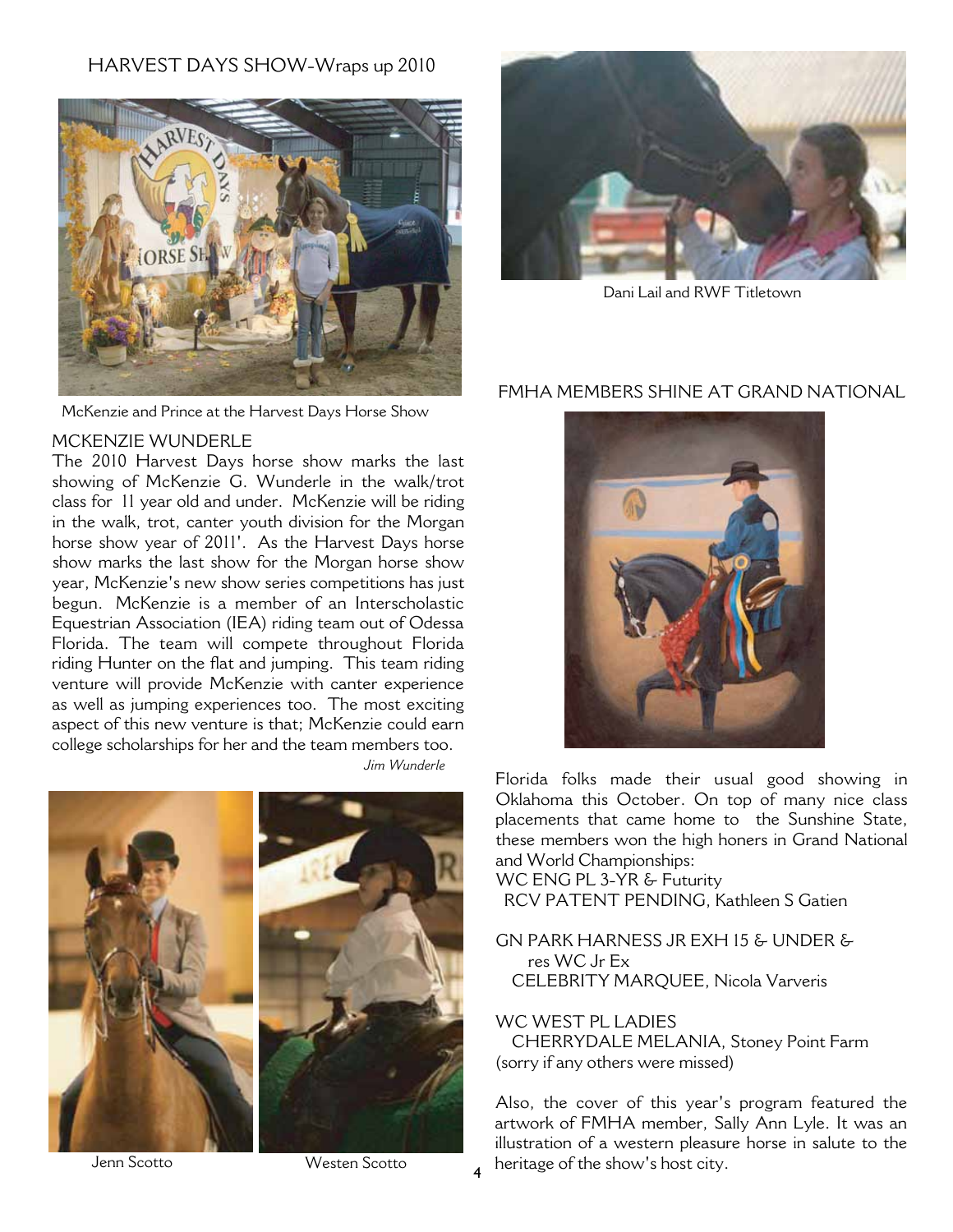



# NOVEMBER TRAIL RIDE

The Trail Ride for FMHA and friends to benefit St Judes Childrens Research Hospital was a fun success!

We had eighteen horse and rider combinations, and several more people came out that didn't ride. We rode over 2 hrs,had perfect weather,and had a very tasty cookout after the ride. We had so many horses we couldn't fit them all in one picture!

We are talking about another trail ride on east coast beaches in Dec. or Jan. The state of the Pavis search of the Pavis



## BE AUTUMN FLAMBE 2/1987-11/2010

I want to thank all our wonderful friends for their phone calls, emails and cards, and let you know how much they were appreciated. You guys are the greatest bunch of people we know, because you all have experienced yourselves our loss. Special thanks to Winograds of West Coast morgans, Anne, you are too much, she called at least 3 times a day asking how she could help, what she could do.I have had show horses since I was 9 years old, a wee bit older then that now, haha, and I literally thought I had seen every possible horrible and tragic thing possible with horses. I was wrong. The worst I witnessed on November 17,2010.

My husband Fred had brought Autumn, his World Champion and Scotsdale Regional western pleasure Champion to Flordia 18 years ago, when they moved from California. Since then she became part of my life. Yes, we all know and expect that our beloved horses are not going to live forever, but a tragic ending like this was beyond comprehension. I have loved all my horses, but have never had as strong a bond with any of them as Fred had with Autumn, they were truly beautiful together.

Last Wedensday, our wonderful electric gate man was here to fix our gate, brought his 5 year old daughter, and we offered to give her a pony ride bareback on 24 year old Autumn. Long story short, Autumn became skittish, very unlike her, we took the child off just in time, Autumn went down on her back legs, and fell on the concrete cracking her head and separating her spine which at the time we did not know. As we waited for the vet she had tried to get up 3 more times, each resulting in falling again and hurting herself even worse. If you have ever heard the saying someone would have given their life for their horse, my husband is living proof. He was attempting to prevent her from hitting her head anymore, and in the process she fell on him 2 more times. The vet & neighbors were here for 4 hours trying to get her up , and when it was concluded that she had no feeling in her back legs, we had the vet preform our final act of love. Fred escaped it all with 6 broken ribs and a broken heart. We had a burial company come & bury her in one of our pastures. Autumn was an Arabian, and came into the world in Fred's arms and left the same way.

We are keeping Mary Jean Bonfili's show horse THK The Wild Adonis, Donny, while he is taking a break from the show ring and he is just a lost soul without Autumn, they bonded immediate when he came.

Almost everyday I was going to take pictures and videos of Autumn and Donny together, but was forever saying, I will do it tomorrow, but our tomorrows ran out for those pictures and videos.The purpose of this article is not to put tears in your eyes, but to conclude with, take those pictures and videos, and pet and tell your horses you love them everyday, as there may not be a tomorrow.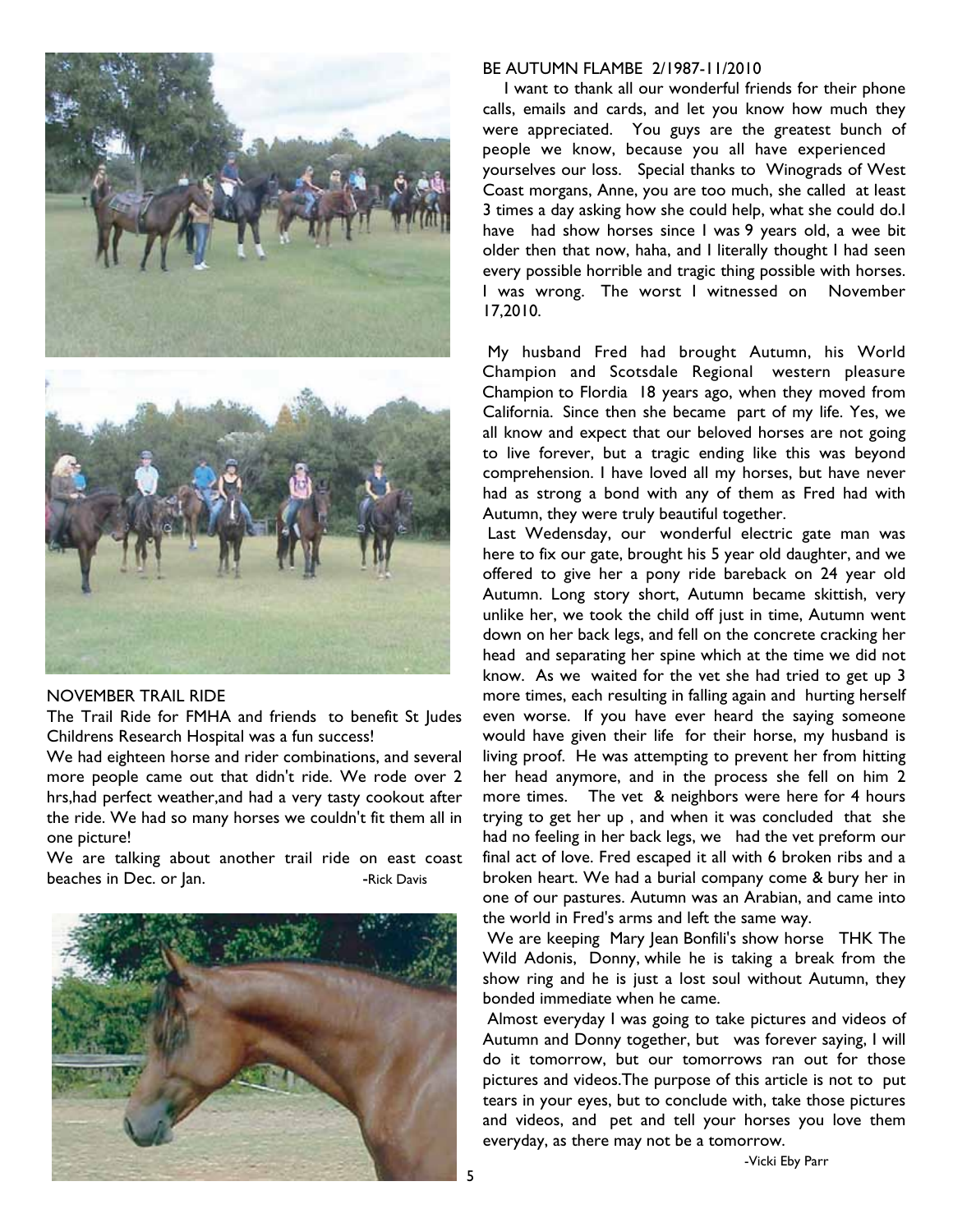# I'M ON A "FIXED INCOME"

My income goes to:

**Fix** the tractor the Morgan chewed on

Fix the gate that the Morgan decided to re-configure

- **Fix** the divots in the yard when the Morgans decided to nibble on hubbys lawn
- **Fix** the paint on the truck where the Morgans tasted it Decided they didn't like one spot and tried several others to make sure.
- While I'm at it, fix the rear-view mirrors because the Morgans decided they were more useful turned upside down.
- **Fix** the gate latches so the Morgans no longer can let theirselves in and out at will and be neighborly at 3 AM
- **Fix** the feed buckets so the Morgans don't scatter them making me walk 3 miles just to feed.
- **Fix** the tack room door so the Morgans don't decide to play nibble on the saddle/bridle/blanket
- Fix the feed room door so the Morgans can't munch 3 weeks of feed in an hour.
- Fix the hay room door so the Morgan can't turn 100 bales of hay into one big hay pile
- **Fix** the water trough so the Morgans can't decide to inspectwhat is under that trough, daily.

After all, who know what might be lurking under there

And last, **fix** my schedule so I can spend as much time as possible with these Morgans.

Thanks to Sue Martin for these "fixes" - there are surely more that all of us have experienced!

# REUSABLE GROCERY BAG

Instead of "plastic or paper," go green and show your Morgan pride by using an AMHA grocery bag next time you go to the supermarket! Our hunter green bags are made of 100% recyclable and reusable 100 gsm polypropylene. It is washable, reusable, and recyclable! When they are finally finished being used, simply recycle them with your other plastic items to be recycled again! Double stitched handles with an "X" at the top.  $12.5 \times 8.5 \times 13.5$  inch. Order from the AMHA website.

# WIN A MORGAN

Have you always dreamed of owning your own Morgan horse? Now you can, thanks to the American Morgan Horse Association, Team Morgan, and Copper Beech LLC! The 2010 AMHA/Team Morgan's Win a Morgan Horse Contest is underway and one lucky person will be the winner!

The contest is open to any youth, age 21 and under, who is interested in owning a Morgan horse. The applicant will complete an application, essay, DVD, and include two letters of reference and submit the package to AMHA by Wednesday, January 19, 2011 at 5 p.m. EST. The entry fee is \$50. The winner will be announced at the American Morgan Horse Association's annual convention on February 24 in Boston, Massachusetts. The winner is responsible for transportation of the horse to his or her own location from Richmond, Massachusetts.

This year's contest horse is CBMF Stolen Kisses. A coming two-year-old, "Latte" is by GLB Bell Pepper and out of Chocolate Kisses, a full sister to world champion Continental Vision. Latte is a very beautiful chestnut with a flaxen mane and tail and made her show ring debut in August by winning the Yearling Filly In-Hand class at Mass Morgan. She has the size and attitude to be a successful in the hunt or western divisions. Most importantly, she has a wonderful personality that will make her a best friend to her lucky new owner!

Ann Hailey of Copper Beech LLC in New Albany, Ohio, once again has generously donated a Morgan horse from her breeding program as the prize. In 2008, CBMF Walk The Line was won by Christie Little of Harrington, Delaware, and in 2009 Katarina Barrett of Middletown, Maryland, was the winner of CBMF Phoenix.

For more information on this contest, please contact Christina Koliander at (802) 985-4944 ext. 402 orchris@morganhorse.com.

# **CONDOLANCES**

to Tami Johnson on the passing of her mother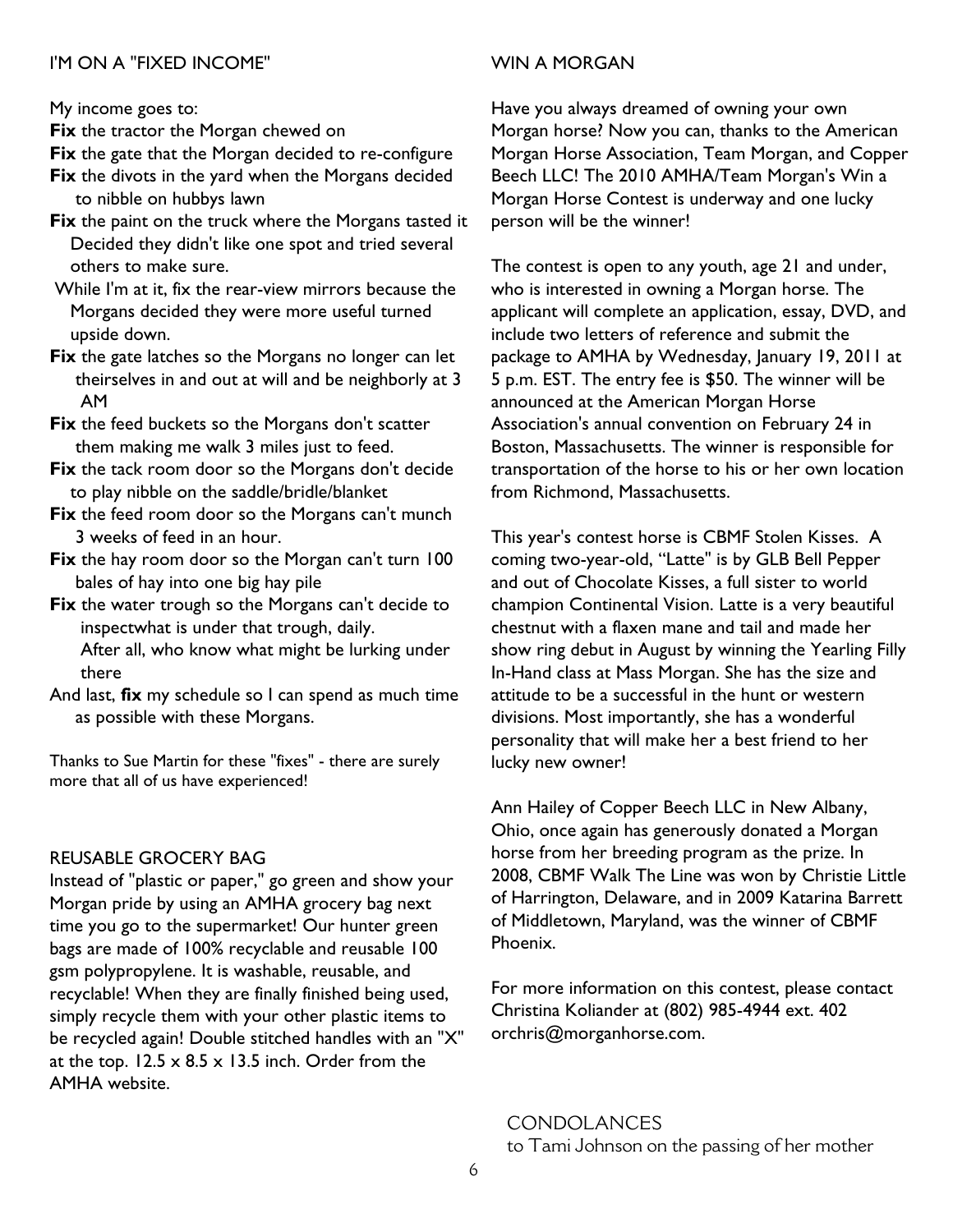Because the size and distribution of Club membership has changed significantly since the By-laws were written it has become difficult to elect officers based on region. Below is the proposed amendment that eliminates the 3 regional vice presidents. The strikethroughs are the old language and the bold, underlined is the new. Also a few items are rearranged to the language clearer.

## **Article IV**

### **Board of Directors and Officers**

4.1. There shall be a Board of Directors, sixteen (16) in number **fourteen (14) in number**, whose membership is described in Article IV.

4.2. **The Board of Directors shall be constituted as follows**: (1) There shall be ten (10) Directors who shall serve staggered terms of two (2) years each. One half of the Directors shall be elected by vote at the annual meeting each year. (2) The immediate Past President shall automatically become a member of the Board of Directors for the ensuing two (2) years upon completion of his/her term of office and his/her membership shall count as one (1) of the total number of the Board. (3) **The remainder of the Board shall be composed of the President, Vice President and Secretary/Treasurer.**

4.2.1. To establish the staggered term principle, for the 2004 election, one-half of the Directors will be elected for a 2-year term and one-half for a 1-year term.

4.3. The officers of the Association shall be President, three (3) Regional Vice Presidents **Vice President** and a Secretary/Treasurer. They shall serve on the Board of Directors and shall also be the Executive Committee of the Board.

4.4. At each annual meeting of the membership held in even-numbered years, there shall be elected officers of the Association, to hold office for two (2) years.

4.5. The President and Regional Vice Presidents **Vice President** shall hold office for a maximum of two (2) consecutive terms. Each Regional Vice President shall be a resident of the designated regions described in paragraph 4.7.2.

4.6. Vacancies on the Board of Directors shall be filled by an appointment by the remaining members of the Board of Directors to serve the remainder of the unexpired term.

4.7. Duties of the Officers include:

- 4.7.1. President: The President shall preside at all meetings, sign all documents, appoint all committees and shall call any special meetings of the Association and of its Board of Directors. The President shall be the general executive officer of the Association and shall see that the policies and programs of the Association are carried out. The President is an exofficio member of all committees other than the Nominating Committee. The President shall appoint a Vice President to preside over any meeting he/she is unable to attend. Should the President be unable to make such an appointment, the Vice Presidents shall elect which of them shall preside
- 4.7.2. Regional Vice Presidents: Three (3) Regional Vice Presidents shall exercise any power or duty of the President in his/her absence. The three (3) regions consist of the following Florida counties: *Northern Region*: Alachua, Baker, Bay, Bradford, Calhoun, Clay, Columbia, Dixie, Duval, Escambia, Flagler, Franklin, Gadsen, Gilchrist, Gulf, Hamilton, Holmes, Jackson, Jefferson, Lafayette, Leon, Levy, Liberty, Madison, Marion, Nassau, Okaloosa, Putnam, St. Johns, Santa Rosa, Suwannee, Taylor, Union, Wakulla, Walton and Washington; *Central Region*: Brevard, Citrus, DeSoto, Hardee, Hernando, Highlands, Hillsborough, Indian River, Lake, Manatee, Okeechobee, Orange, Osceola, Pasco, Pinellas, Polk, St. Lucie, Sarasota, Seminole, Sumter and Volusia; *Southern Region*: Broward, Charlotte, Collier, Dade, Glades, Hendry, Lee, Martin, Monroe and Palm Beach. **Vice President: The Vice President shall assume the duties and responsibilities of the President should the President be unable to do so, and shall perform other duties as requested by the President.**
	- 4.7.3. Secretary/Treasurer: The Secretary shall keep the minutes of all meetings, post all notices to members and carry on all correspondence for the Association. The Treasurer shall collect monies, arrange for payment of bills and keep accurate records of the financial affairs.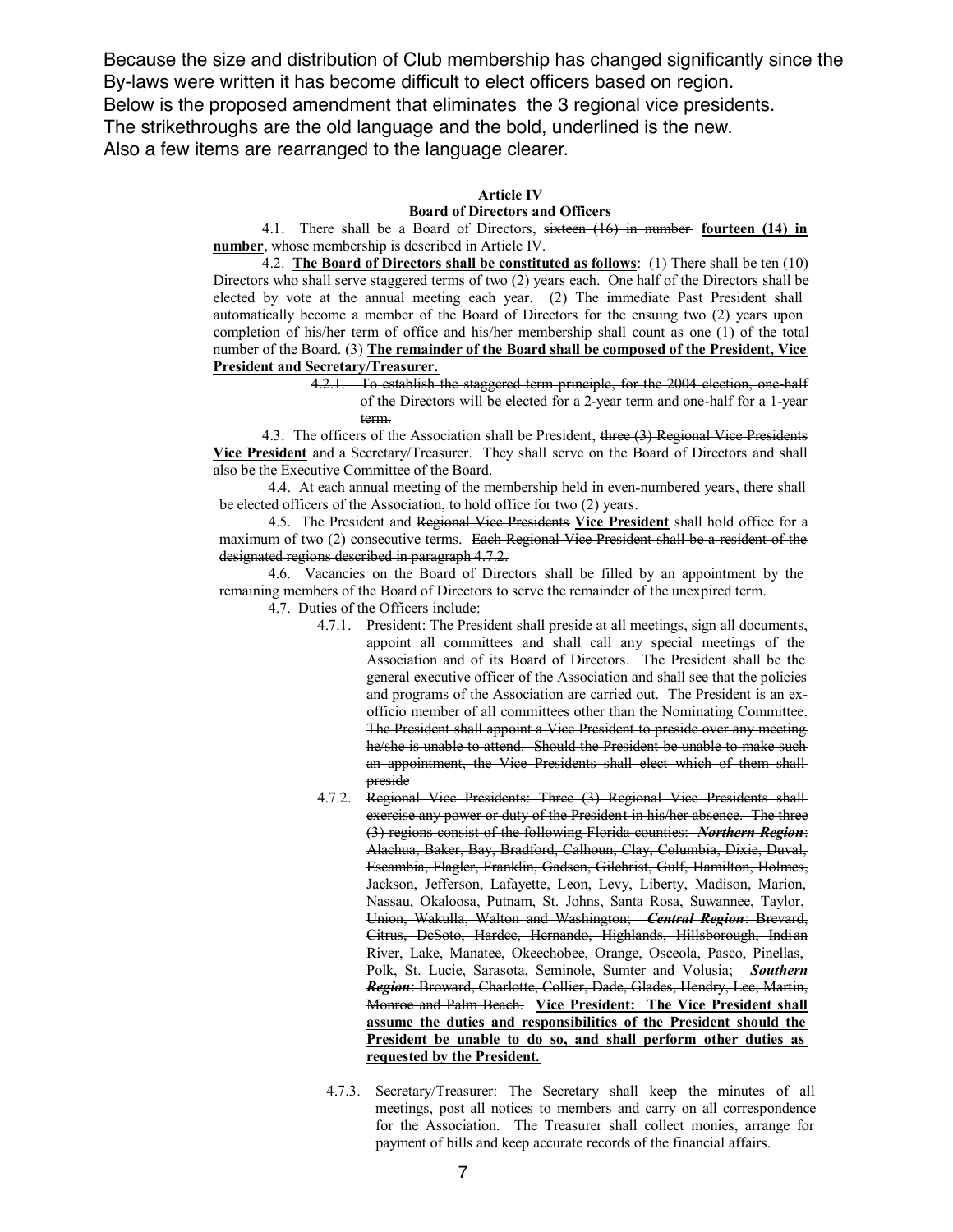# NEW FROZEN SEMEN RULES

On September 22, 2010, the AMHA Board of Directors approved changes to the Registry Rules and Regulations. The primary reasons for the changes pertain to frozen semen breedings due to the elimination of the Certificate of Service from the Registration Application and the Frozen Semen Certificates.In cases where frozen semen is shipped in lieu of fresh cooled semen, the responsibility for filing the Stallion Service Report is being returned to the Stallion Owner or owner of the frozen semen used for a particular breeding. The recent revisions outline what party can/must sign a Stallion Service Report when frozen semen is used. In addition, a new section to the Registry Rules was added; Section 6: Notice of Frozen Semen Transfer. This form must be used when multiple units of frozen semen from one stallion are given, sold, or otherwise transferred to breed more than one mare. The Notice of Frozen Semen Transfer is solely for reporting purposes; it is not a contract. It is the responsibility of the parties to ensure compliance with contractual obligations.

If you are a stallion owner or mare owner who plans to breed using frozen semen, please review the Registry Rules and Regulations, which can be found at

www.morganhorse.com/registry/rules\_regulations/. Please refer to Rule 2, Section 1-A and Rule 9, Section 1 and Section 6. These revisions go into effect October 1, 2010 and affects all Stallion Service Reports submitted after this date.

# 2011 GRAND NATIONAL JUDGES ANNOUNCED

The Grand National & World Championship Morgan Horse Show is pleased to announce tentative agreements with the following judges for 2011:

## Park/Pleasure

Nancy Becker,Larry Bolen, Jim Lowry, Richard Obenauf-Hunter/Western

John Bennett, Judy Kibler, Fay Lowry, Lawrence E. Thurber In-Hand

Nancy Becker, Larry Bolen, Fay Lowry-

Futurity In-Hand

John Bennett, Larry Bolen, Jim Lowry

Saddle Seat Equitation

Cary Bartz, Betsy Boone, Bret Day, Jay Wood

Hunter Seat Equitation

Robert Crawford, Joanne Crockett, Rick Davis

Richard Wright

Western Seat Equitation

Cary Bartz, Joanne Crockett, Rick Davis, Richard Wright Trail

Rick Davis

**Dressage** 

Joan Darnell, Melonie Kessler

Hunter/Jumper

Robert Crawford

## 2011 GRAND NATIONAL JUDGES cont'

**Carriage** 

Craig Kellogg-

Reining

Trigg Rentfro-

All eyes in the Morgan world will once again focus on Oklahoma City in October of 2011 as the city showcases some of the best athletes of America's first breed.

Competition begins Saturday, October 8 with three shows daily through Saturday, October 15. Show times will be at 9 a.m., 1 p.m. and 7 p.m. each day.

# SCHOLARSHIPS AVAILABLE

The American Morgan Horse Association is pleased to partner with Stephens College, located in Columbia, Missouri, to offer an educational scholarship to a deserving incoming first-year female student beginning in 2011.

By design, this alliance enables AMHA to directly influence the industry's young equine professionals. For Stephens College, attracting dedicated and passionate students through the gateway of the professional world is a winning combination. Each scholarship recipient will receive a \$5,000 equestrian leadership scholarship that can be reapplied for each year.

Prospective applicants will submit an equestrian application to AMHA in addition to applying for admissions to Stephens. Upon acceptance to the college, the Stephens College Equestrian Studies faculty will evaluate each applicant and choose the best fit for the program.

Potential candidates should possess the following:

• Passion for all things horse

• Academically oriented student interested in all phases of personal growth and development

• Community minded, interested and willing to be engaged in service activities

- Solid work ethic
- Desire to explore a profession in the equine industry
- AMHA Youth Member

• Breed and discipline involvement (showing, youth clubs, youth council; anything that shows involvement specifically within the Morgan community)

• Financial need

Applicants also need to submit at least one reference letter from a person in the Morgan community.

Applications are due to AMHA by January 10, 2011. Please email them to AMHA Executive Director, Julie Broadway, at execdir@morganhorse.com.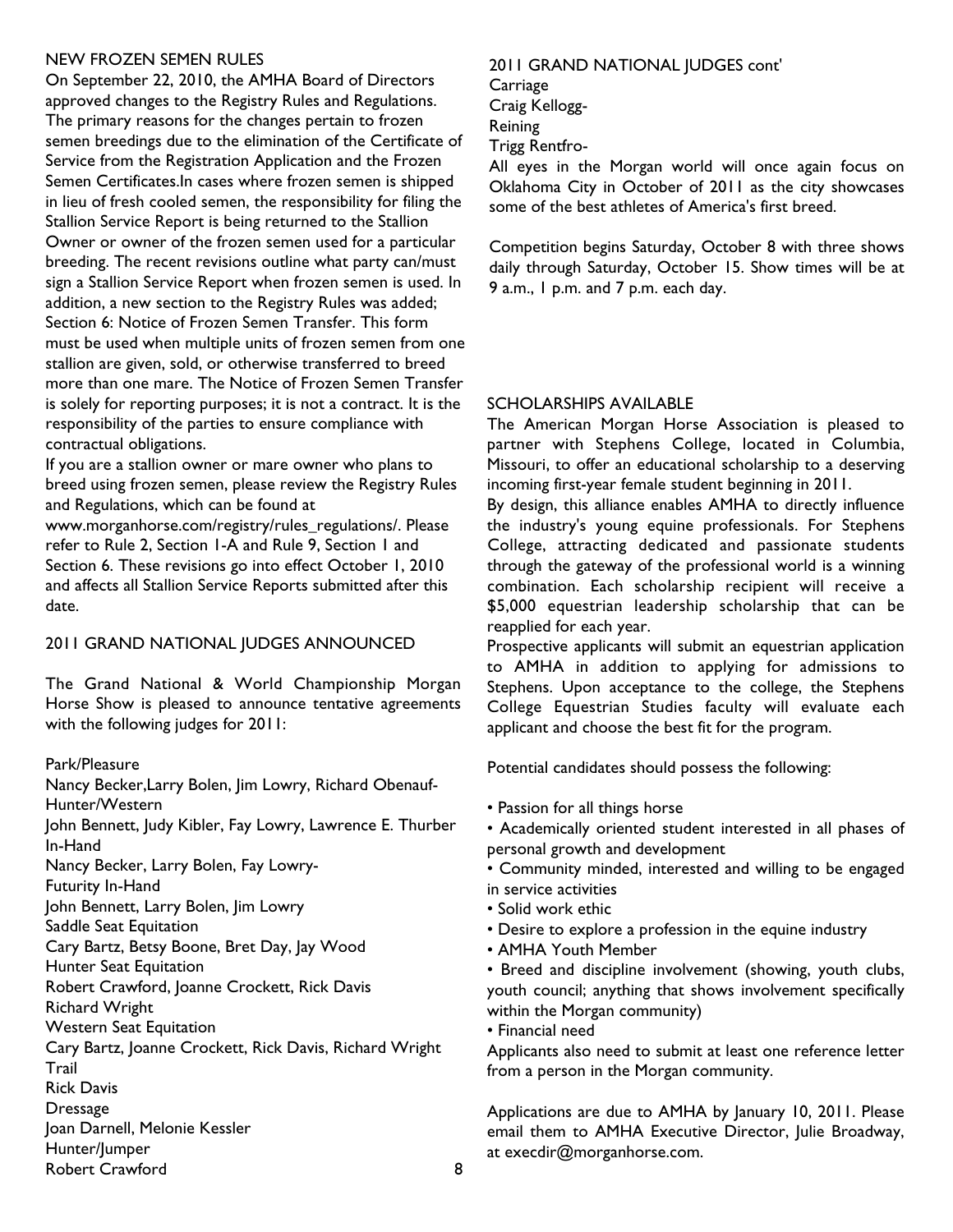



Specializing in the EXCITING world of SADDLEBRED & MORGAN Horse Competition



# FORSALE

Very Cute 5 yr. old DARK BAY GELDING. 15'1" UTD on immunizations & worming. Sound. Started under saddle. Needs his own person to love. \$2500 or make offer. Call 352-732-0702 or email doug@singletreefarmfla.com.

HOUGHTON JOG CART. Not in show ring condition but good for everyday work and training. \$250 or make offer. Call 352-732-0702 or email doug@singletreefarmfla.com.

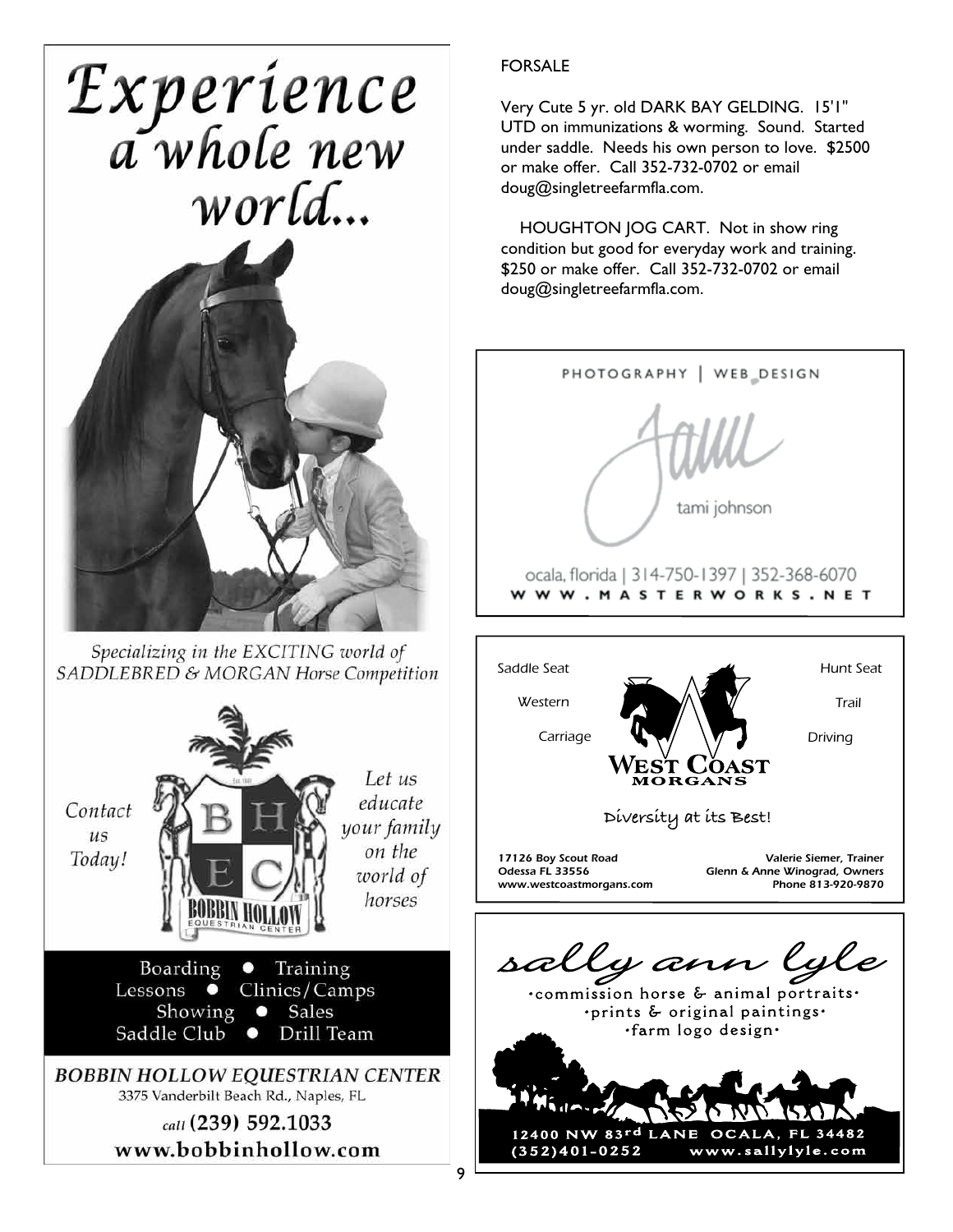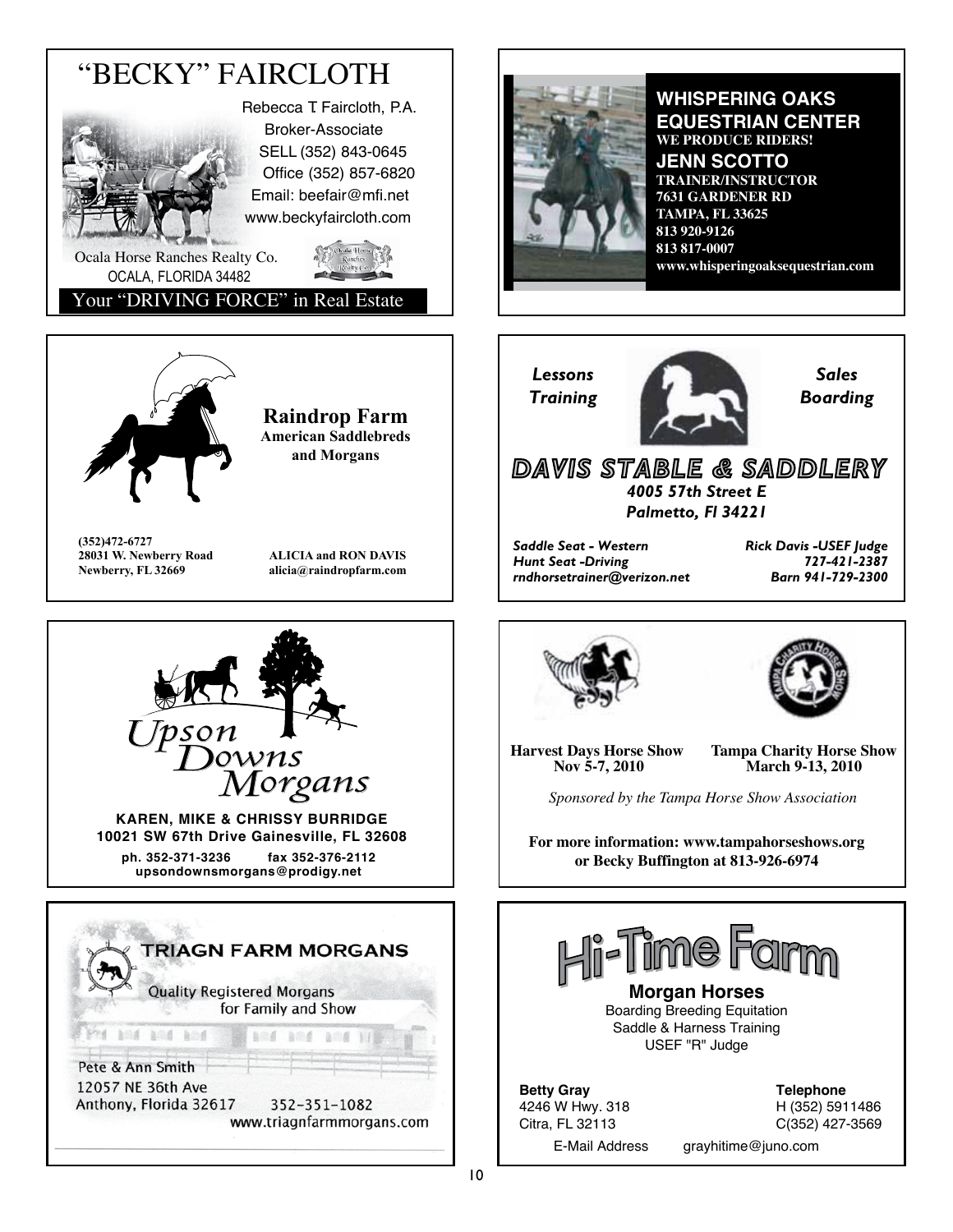